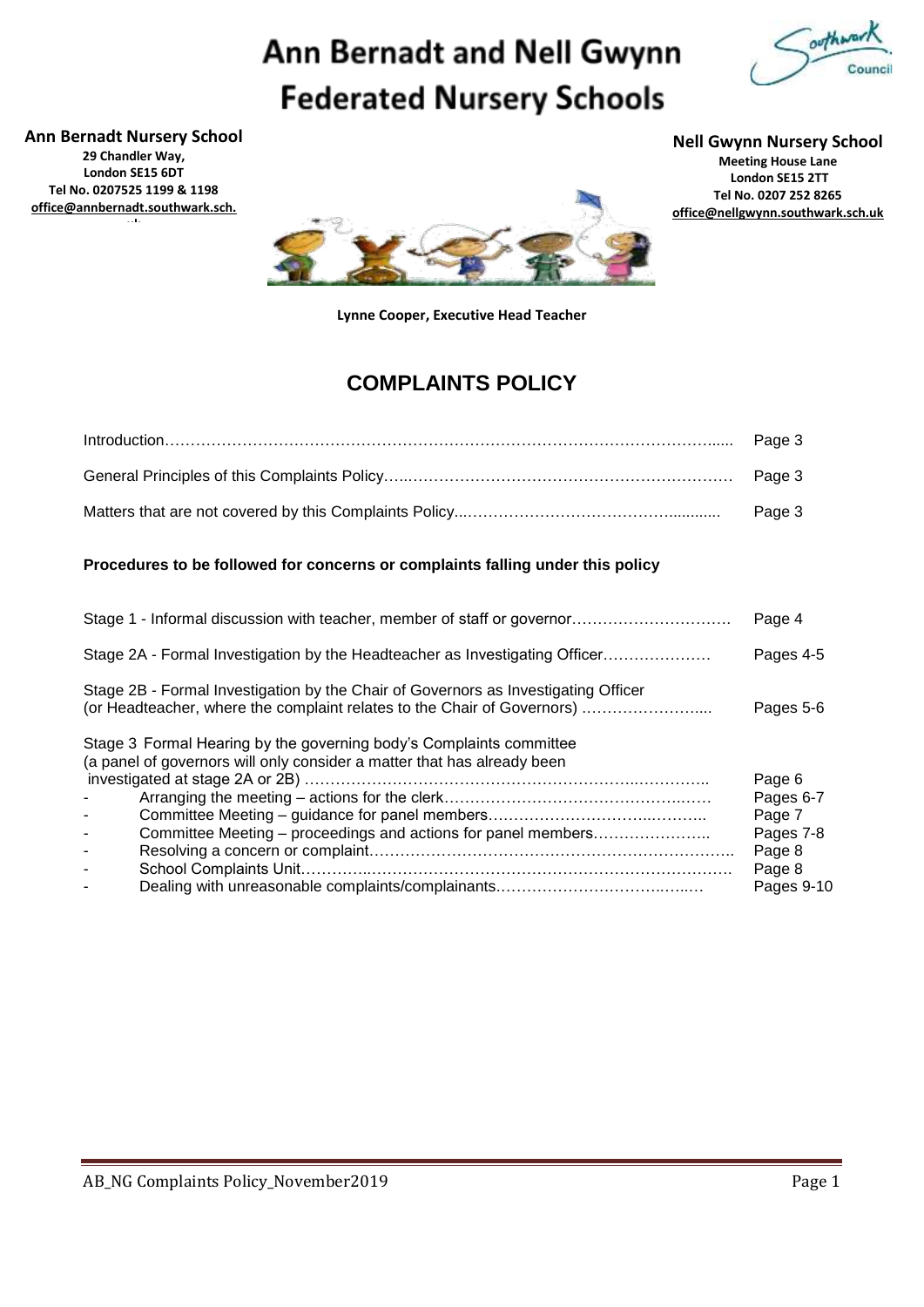## **Appendices**

| $\mathbf{1}$   |                                                                                   |  |
|----------------|-----------------------------------------------------------------------------------|--|
| 2              |                                                                                   |  |
| 3              |                                                                                   |  |
| $\overline{4}$ | Acknowledgement Letter 1 - Model Letter for Headteachers - Complaint about        |  |
| 5              | Acknowledgement Letter 2 - Model Letter for Chairs of Governors or Headteachers - |  |
| 6              |                                                                                   |  |
| $\overline{7}$ |                                                                                   |  |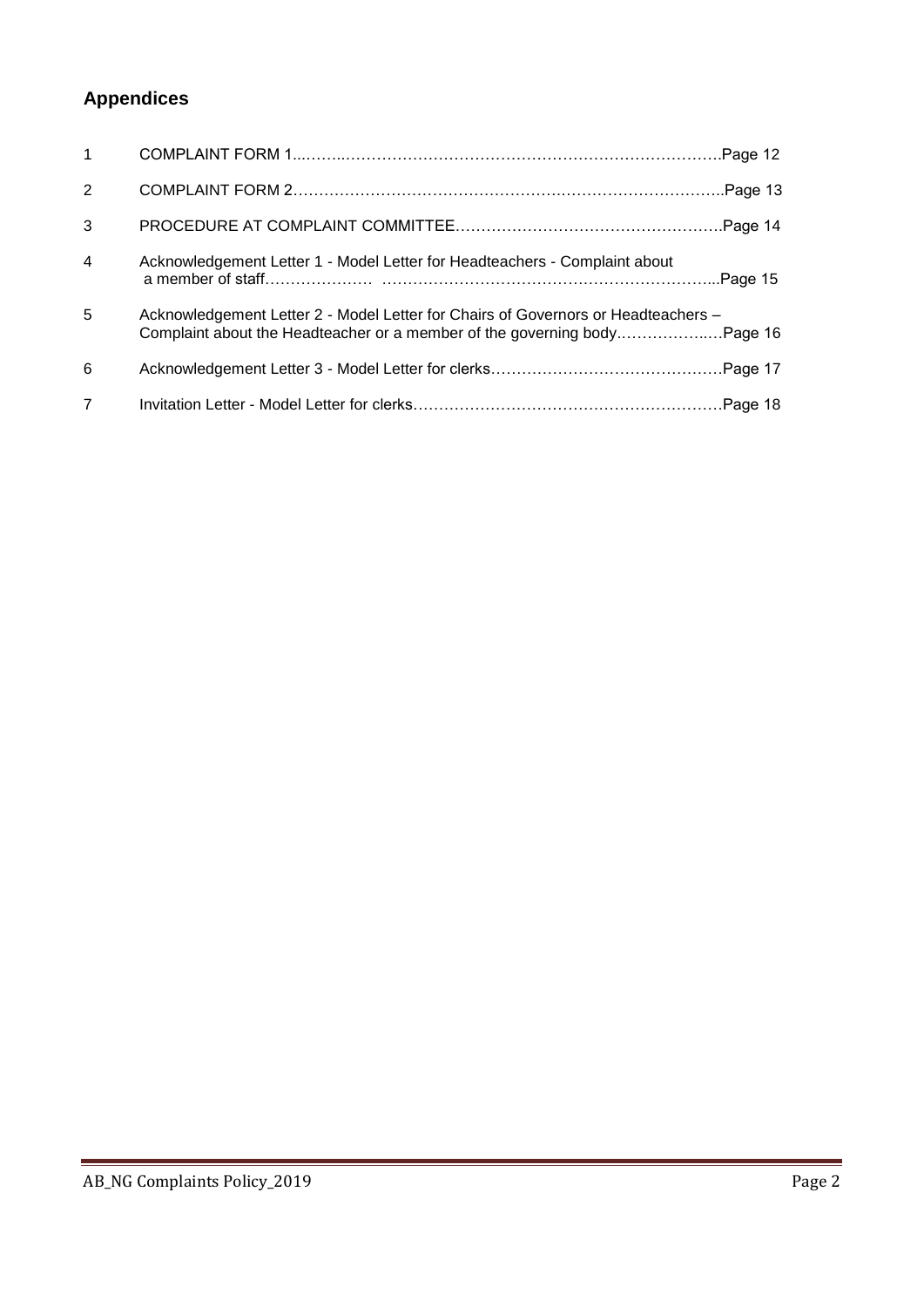### **1. Introduction**

- 1.1 Under the Education Act 2002 (or the Education (Independent School Standards (England)) Regulations 2014 Schedule 1, Part 7 for academies), governing bodies must adopt and make available a Complaints Policy to enable complaints received from any persons who do not work at the school to be dealt with effectively.
- 1.2 Governing bodies may adopt a policy different from this model, if they wish but should ensure it complies with the current DfE guidance. Those governing bodies which do not adopt the Southwark model are asked to send a copy of their policy to the LA's Head of Governor Services.
- 1.3 Governors should satisfy themselves that third party providers of community facilities or services and those using the school premises in any way have their own complaints procedure.
- 1.4 All complaints will be dealt with in confidence and matters put to the governing body's Complaints committee will remain confidential to those committee members. Anyone wishing to make a complaint is also expected to keep the matter confidential.
- 1.5 Governors have collective responsibility and it is important that a governor receiving a complaint does not act or try to resolve it alone, but refers the complainant to this policy.

### **2. General principles of this Complaints Policy**

- 2.1 The aim of the policy is to bring about a resolution and/or reconciliation, as informally and quickly as may be reasonably possible.
- 2.2 It is intended to be investigatory, not adversarial, and to allow for an impartial and fair investigation to be undertaken where an informal resolution is not possible.
- 2.3 Those responsible for investigating and responding to a complaint will aim to address the concerns raised, provide an effective response and consider any redress that might be necessary.
- 2.4 Information about children is confidential. Parents wishing to see their child's file must make an appointment with the Headteacher at that school, at a mutually convenient time.
- 2.5 Confidential personal documents relating to members of staff will not be disclosed.
- 2.6 If the complaint alleges or suggests conduct that might indicate that the individual concerned would pose a risk of harm it they continue to work in regular or close contact with children, advice will be sought from the Local Authority Designated Officer (LADO) before any investigation is initiated by the Headteacher or Investigating Officer.

### **3. Matters that are not covered by this Complaints Policy**

The following matters cannot be considered under this Complaints Policy. There are separate policies and procedures that deal with them.

- 3.1 Any staff issues, including Capability, Disciplinary, Grievance, Whistle Blowing, and Reorganisation, Redeployment and Redundancy.
- 3.2 Admissions.
- 3.3 Anonymous complaints, unless there are exceptional circumstances, for example serious concerns about child protection issues.
- 3.4 Spurious, serial or persistent complaints.
- 3.5 Statutory assessment of special educational needs.

AB\_NG Complaints Policy\_2019 Page 3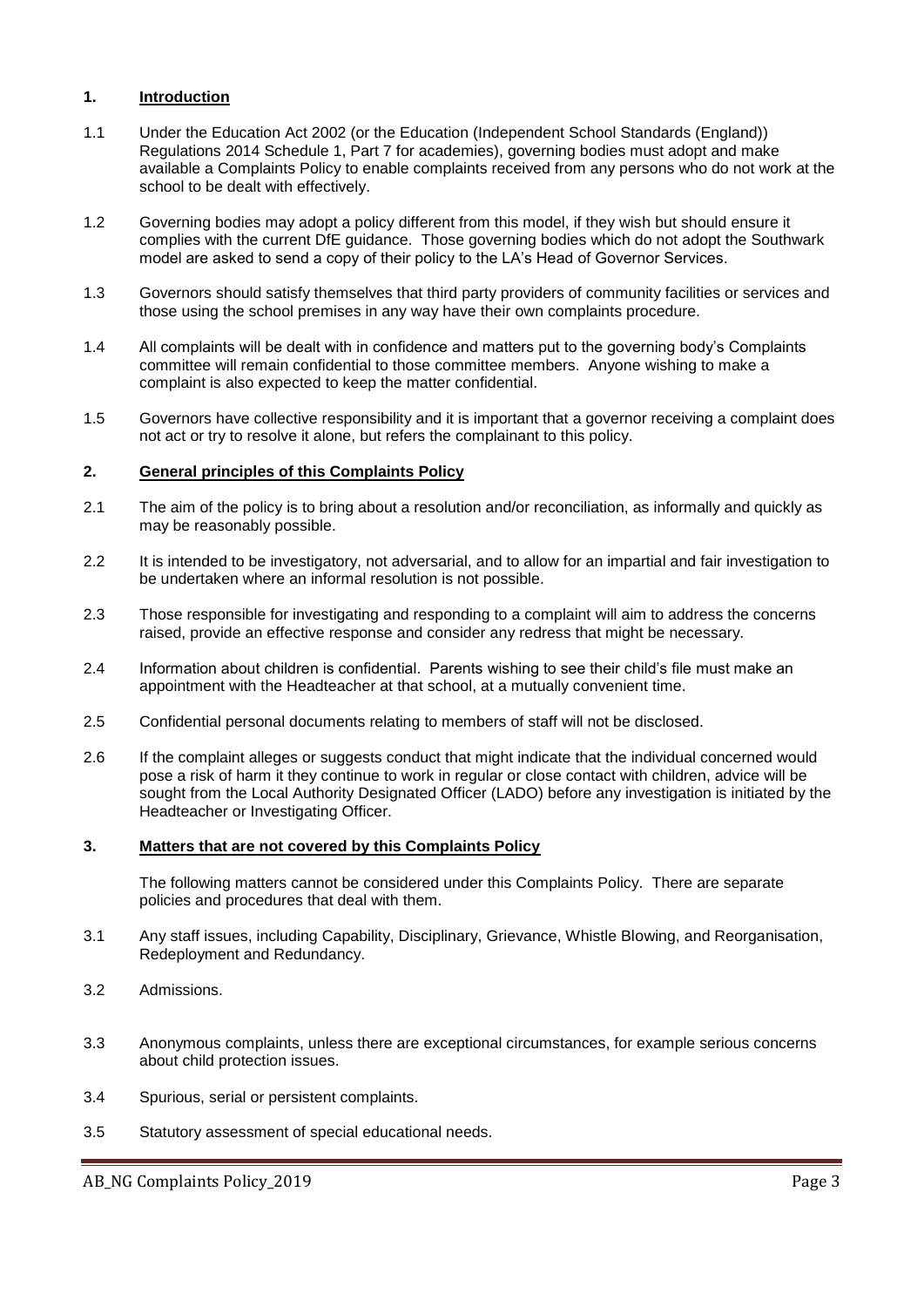- 3.6 Curriculum at Pupil Referral units.
- 3.7 Pupil exclusion from school.
- 3.8 Those that are the subject of legal proceedings, or have been so.
- 3.9 Those being considered by the Secretary of State under statutory power.
- 3.10 Complaints that are received more than three months after the incident in question occurred, unless it forms part of an existing concern or complaint under investigation.
- 3.11 complaints that are received about a member of staff more than three months after they have left the employment of the school, except under the most exceptional circumstances.

### **4. Procedures to be followed for concerns or complaints falling under this policy**

### **Stage 1 - Informal discussion with teacher, member of staff or the Headteacher**

- 4.1 Parents/carers are encouraged to raise any concerns they have directly with their child's teacher, an appropriate member of staff or the Headteacher. If they remain unhappy they should make a formal appointment to speak to the Headteacher. Most concerns can and should be addressed and resolved in this way. Occasionally a resolution is not reached or the matter is too serious to be resolved in this way, and this document outlines the formal procedure which should be followed.
- 4.2 If the complainant is not satisfied with the outcome at Stage 1, they must put their complaint in writing (using Complaint Form 1 at Appendix 1 of this policy), within three calendar months of the incident so it can be considered under Stage 2 of this policy. The complainant should include details which will assist the investigation, and copies of any relevant documents. The complaint should be sent to the school addressed to the Headteacher or Chair of Governors as appropriate. If the complainant is unable to do this, they should ask somebody to transcribe and/or submit the form on their behalf, and the school should offer to do this if requested. The Headteacher or Chair of Governors should ask someone else to investigate on their behalf if there is a conflict of interest.

### **STAGE 2A – This applies where the complaint relates to a member of staff in the school STAGE 2B - This applies where the complaint relates to the Headteacher or a member of the governing body (including the Chair)**

### **Stage 2A - Formal Investigation by the Headteacher as Investigating Officer**

- 4.3 The Headteacher may decide that a complaint should be dealt with under the separate Staff Capability, Staff Disciplinary, Grievance, Whistle Blowing or Reorganisation, Redeployment and Redundancy policies adopted by the governing body. In this case, it is the Headteacher's responsibility to start those procedures. Personnel matters are confidential.
- 4.4 The process will be as follows:
	- A written complaint will be acknowledged in writing by the Headteacher (using Acknowledgement Letter 1 at Appendix 4 of this policy) within five school days of receipt of Complaint Form 1, stating that it will be investigated;
	- The member of staff concerned will be informed that a complaint has been received and informed that an investigation will be carried out;
	- It is important that the nature of the complaint is clearly understood, and the Headteacher may meet with the complainant to clarify the complaint. The complainant may be accompanied by a friend or relative if they wish;
	- The Headteacher will investigate and collect any evidence necessary. Where this involves an interview with a member of staff, they may be accompanied by a friend/representative;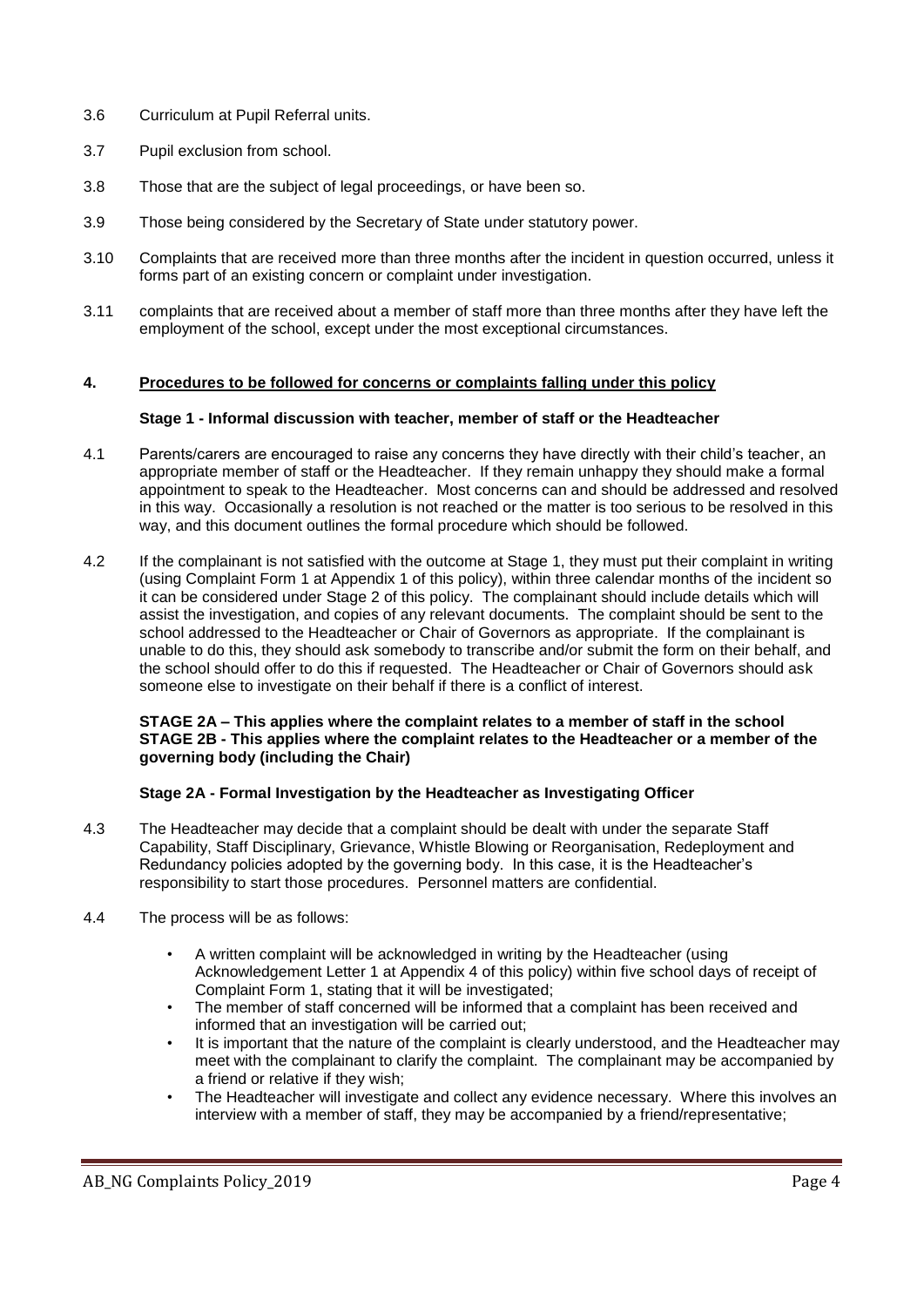- Pupils should only be interviewed where the nature of the complaint is sufficiently serious to warrant it and adult witnesses are not available;
- The member of staff concerned will be provided with a copy of the complaint and supporting information, including evidence collected by the Headteacher. Once they have had an opportunity to consider it, the member of staff concerned will be invited to meet with the Headteacher to present their view and any supporting evidence. The member of staff concerned may be accompanied at this meeting by a friend or representative;
- Within ten school days of sending the acknowledgement letter, the Headteacher will write to the complainant and the member of staff giving the outcome of the investigation and the Headteacher's decision on the complaint, or explaining why this cannot be achieved within the ten school days and giving a reasonable date by which the outcome of the investigation will be sent in writing.
- 4.5 If the complainant is dissatisfied with the Headteacher's decision and/or the way in which the Headteacher investigated the complaint, they may ask the governing body's Complaints committee to consider those matters under Stage 3 of this policy.

### **Stage 2B - Formal Investigation by the Chair of Governors as Investigating Officer (or the Headteacher or Vice-Chair, where the complaint relates to the Chair of Governors)**

- 4.6 The process will be as follows:
	- A written complaint will be acknowledged in writing by the Chair of Governors (or the Headteacher or Vice-Chair, where the complaint relates to the Chair of Governors) (using Acknowledgement Letter 2 at Appendix 5 of this policy) within five school days of receipt of Complaint Form 1, stating that it will be investigated;
	- The Headteacher or governor concerned will be informed that a complaint has been received and informed that an investigation will be carried out;
	- It is important that the nature of the complaint is clearly understood, and the Chair of Governors, Vice-Chair or Headteacher may meet with the complainant to clarify the complaint. The complainant may be accompanied by a friend or relative if they wish;
	- The Chair of Governors, Vice-Chair or Headteacher will investigate and collect evidence as necessary. This may include interviewing witnesses;
	- Pupils should only be interviewed where the nature of the complaint is sufficiently serious to warrant it and adult witnesses are not available;
	- The Headteacher or governor concerned will be provided with a copy of the complaint and supporting information, including evidence collected by the Chair of Governors (or the Headteacher or Vice-Chair, where the complaint relates to the Chair of Governors). Once they have had an opportunity to consider it, the Headteacher or governor will be invited to meet with the Chair of Governors (or the Headteacher or Vice-Chair, where the complaint relates to the Chair of Governors) to present their view and any supporting evidence. The Headteacher or governor may be accompanied at this meeting by a friend or representative;
	- Within ten school days of sending the letter of acknowledgement, the Chair of Governors (or the Headteacher or Vice-Chair, where the complaint relates to the Chair of Governors) will write to the complainant and the Headteacher or governor giving the outcome of the investigation and the decision on the complaint, or explaining why this cannot be achieved within the ten school days and giving a reasonable date by which the outcome of the investigation will be sent in writing.
- 4.7 If the complainant is dissatisfied with the Chair of Governors', Vice-Chair's or Headteacher's decision and/or the way in which they investigated the complaint, they may ask the governing body's Complaints committee to consider those matters under Stage 3 of this policy.

### **Stage 3- Formal Hearing by the governing body's Complaints committee (a panel of governors will only consider a matter that has already been investigated at stage 2A or 2B)**

4.8 The reasons for dissatisfaction must be put in writing (using Complaint Form 2 at Appendix 2 of this policy), and this will provide the focus of the governing body's Complaints committee's meeting.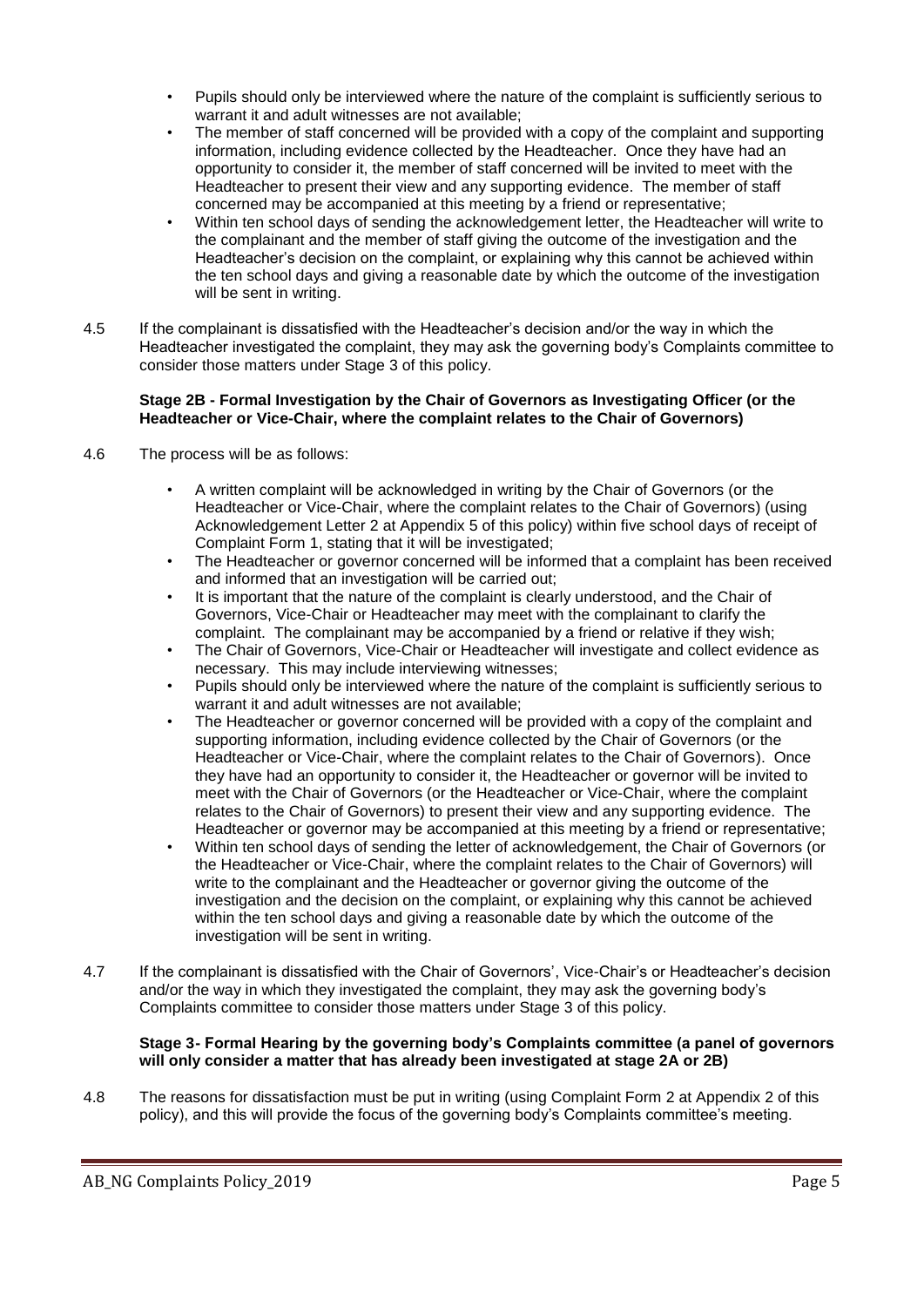The complainant must send Form 2 to the school addressed to the clerk of the governing body within 15 school days of receipt of the decision letter sent to them by the Chair of Governors, Vice-Chair or the Headteacher. If the complainant is unable to do this, they should ask somebody to transcribe and/or submit the form on their behalf, and the school should offer to do this if requested. The form should state if there are any dates and times in the following 2 months that the complainant would be unavailable to attend a committee meeting.

### **Arranging the meeting – actions for the clerk**

- 4.9 The process for the clerk will be as follows:
	- A written complaint will be acknowledged in writing by the clerk of the governing body within five school days of receipt of Complaint Form 2, (using Acknowledgement Letter 3 at Appendix 6 of this policy). The letter should:
		- state that it will be considered by a panel of governors, usually no sooner than 12 school days and no later than 20 school days from the date that the acknowledgement letter is sent, and should be cc'ed to the Headteacher and Chair of Governors (and the Investigating Officer, if the investigation was not carried out by either);
		- request copies of any supporting documents to be submitted and the names of any witness(es) that all parties wish to call within five working days of receipt of the letter. It is the Headteacher's decision whether or not to ask members of school staff to attend the meeting, subject to the discretion of the committee chair;
	- Within 5 school days of sending the acknowledgement letter, the clerk will arrange a panel of three governors to consider the complaint, to meet usually no sooner than 12 school days and no later than 20 school days from the date that the acknowledgement letter is sent;
	- The clerk should check whether governors have a conflict of interest (including, but not limited to, being in a relationship with the complainant or having an involvement in the incident that is the basis for the complaint) that would prevent them from sitting on the panel. If they do, they should declare this conflict of interest to the clerk and not sit on the panel. Staff governors should also not sit on the panel – where there aren't enough governors to form a panel, governors from another governing body can be used. Academies must ensure that one panel member is independent of the management and running of the school;
	- The clerk should ensure that the Investigating Officer is available to attend the meeting to explain to the panel the decision made, and the reasons for it, as a result of the investigation that took place at Stage 2;
	- When the panel is set up within 5 school days of the acknowledgement letter being sent, the clerk will write an invitation letter (using the Invitation Letter at Appendix 7 of this policy) to the complainant, the Headteacher and Chair of Governors (and the Investigating Officer, if the investigation was not carried out by either). The letter should:
		- state the meeting date, time and location, and the names of the panel members;
		- advise all parties of their right to be accompanied to the meeting by a friend/adviser;
		- state that the meeting will go ahead in the absence of the complainant, unless a reason for absence acceptable to the committee is presented prior to or at the beginning of the meeting;
		- include the agenda for the meeting, which includes the items listed below:
			- a cover sheet stating the meeting date, time and location, names of all participants in the meeting including the clerk, complainant, Investigating Officer, panel members and any witnesses, and a table of contents;
			- procedure for the meeting;
			- a copy of the complaint and any supporting documents which have been received from any of the participants;
			- a copy of the school's Complaints Policy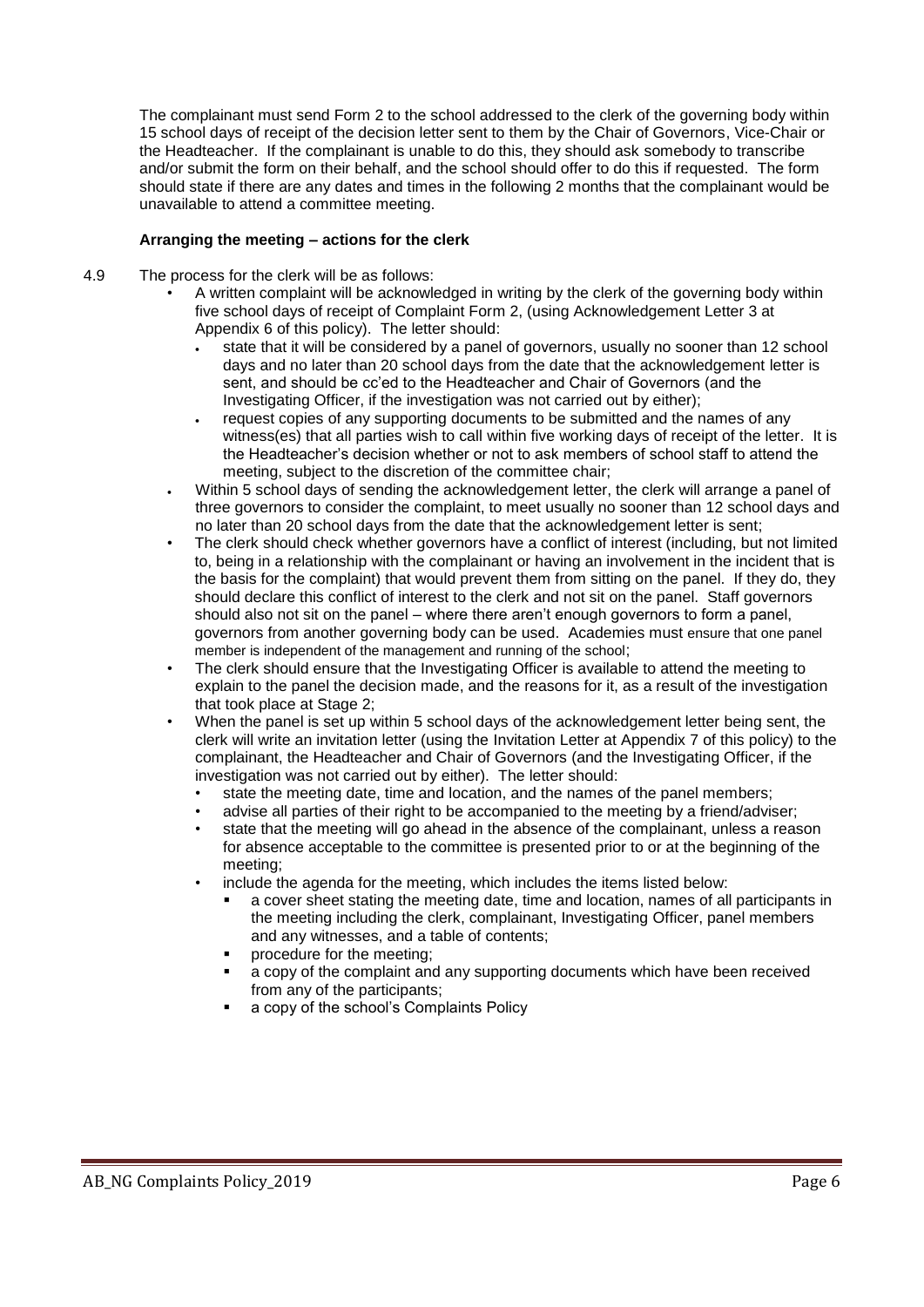### **Committee Meeting – guidance for panel members**

- 4.10 It is important that the review panel hearing is independent and impartial, and that it is seen to be so.
- 4.11 The aim of the hearing, which will be held in private, will always be to resolve the complaint and achieve reconciliation between the school and the complainant. However, it must be recognised that the complainant might not be satisfied with the outcome if the hearing does not find in their favour. It may only be possible to establish the facts and make recommendations which will satisfy the complainant that his or her complaint has been taken seriously.
- 4.12 While this is a formal process, the meeting should be as informal as possible and not be inhibiting or intimidating to the complainant, as many complainants will feel nervous and inhibited in a formal setting. Parents/carers also often feel emotional when discussing an issue that affects their child. The committee Chair will ensure that the proceedings are as welcoming as possible.
- 4.13 Everyone must be treated with respect and courtesy and both the complainant and the Investigating Officer should be given the opportunity to state their case without undue interruption. Exceptionally, in situations of undue aggression, or where relationships have deteriorated to the point that a hearing is unlikely to be able to make reasonable progress, the committee may hear the parties' statements separately, i.e. with only one party present, in turn, before calling them together for questions to be put. In this situation, it is important that no additional information is introduced that is not made available to the other party.
- 4.14 Information relating to the complaint and the hearing is confidential and should not be discussed outside of the committee meeting by any party.

### **Committee Meeting – proceedings and actions for panel members**

Half an hour prior to the meeting, committee members should meet at the venue to discuss any points that may need clarifying with the clerk. The clerk will remain with the panel throughout the process to give advice to the panel.

- 4.15 The process for the committee Chair will be as follows (with the committee Chair using the "PROCEDURE AT COMPLAINT COMMITTEE MEETING" document at Appendix 3 of this policy for guidance):
	- Ensure that prior to the meeting, no party is left alone with the committee members other than the clerk;
	- Invite all parties to enter the room and welcome everyone, and invite those present to introduce themselves;
	- Check that the complainant received the papers and a copy of the meeting procedure in advance;
	- Explain the remit of the panel, and that the aim of the meeting is to resolve the complaint and achieve reconciliation between the school and the complainant;
	- Summarise the procedure to be followed and provide any clarification requested, and explain that the governors' complaints committee will consider the reasons for the complainant's dissatisfaction as given in writing in Form 2;
	- Invite the complainant to confirm that the complaint is as set out on their form/letter and the resolution they are seeking;
	- Take control of the meeting and ensure it is conducted fairly according to the policy;
	- Explain that the panel are to remain impartial during the course of the meeting, and that any participant may be asked to leave the meeting if their behaviour becomes unacceptable, abusive or offensive, and the meeting concluded in their absence;
	- State that papers distributed in advance will be taken as read and ask all parties to refer to them by page number and not quote from them at length;
	- Invite the complainant to give the reason for their dissatisfaction with the outcome of stage 2, drawing key points to the committee's attention. This should only refer to information that has already been submitted;
	- Should the complainant wish to call witnesses, the committee Chair will consider each request individually, consulting committee members as appropriate.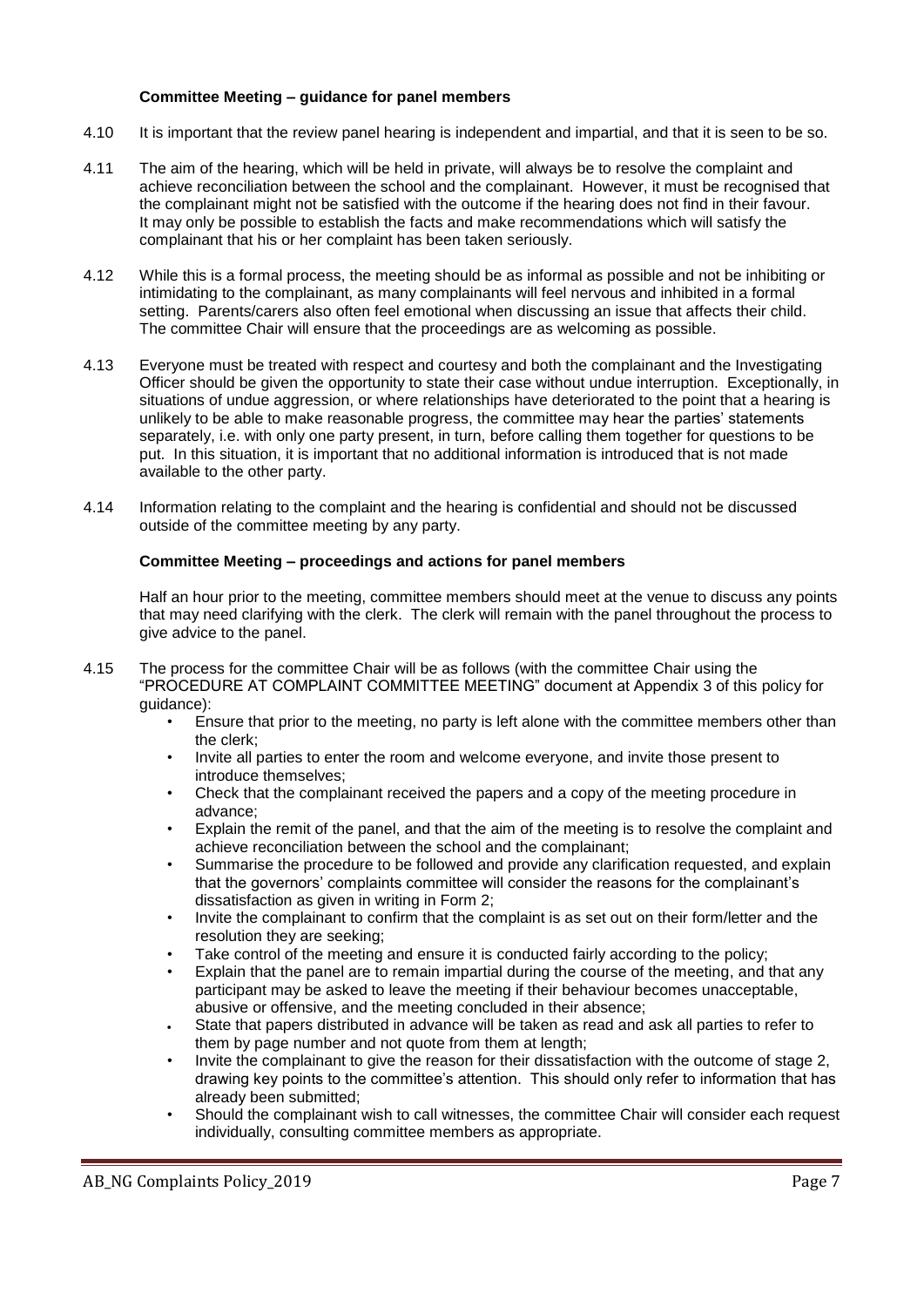Each witness, having contributed their information, may be questioned by the Investigating Officer and the committee members in turn, and the witness will then leave the meeting;

- Invite the Investigating Officer to question the complainant on what has been presented;
- Invite committee members to question the complainant on what has been presented;
- Invite the Investigating Officer to give details of their investigation, similarly considering each request to call witnesses as above;
- Invite the complainant to question the Investigating Officer on what has been presented;
- Invite committee members to question the Investigating Officer on what has been presented;
- Invite the complainant to sum up and make a final statement. New information is not to be introduced;
- Invite the Investigating Officer to sum up and make a final statement. New information is not to be introduced;
- Tell parties that the committee will now consider its decision, and the clerk will communicate that decision in writing within 5 school days;
- Ask all parties to leave the meeting so the committee can consider the complaint and evidence presented, reach a decision and agree the reasons for that decision. The clerk remains to advise the committee and record its decision.

### **Resolving a concern or complaint**

- 4.16 Options for resolving the concern or complaint include:
	- An acknowledgement that the complaint is valid in whole or in part;
	- An explanation:
	- An admission that something could have been handled differently or better;<br>• An explanation of the steps taken as a result of this complaint to ensure that
	- An explanation of the steps taken as a result of this complaint, to ensure that the situation does not reoccur;
	- Confirmation that the policy will be reviewed in the light of the concern or complaint;
	- An apology.

Options for the Complaints Committee at stage 3 include the above, and/or to:

- Dismiss the complaint in whole or in part;
- Uphold the complaint in whole or in part;
- Refer a complaint back to the Headteacher in whole or in part to deal with under a different policy, such as Staff Capability or Disciplinary;
- Recommend changes to the school's systems or procedures to ensure that the situation does not reoccur.

### **School Complaints Unit**

4.17 If the Complaints Policy has been exhausted and the complainant remains dissatisfied following the outcome of Stage 3, they have the right to refer the matter to the Secretary of State. Whilst the Secretary of State has a duty to investigate, they will only intervene where the Governing Body has acted unlawfully or unreasonably. The School Complaints Unit will not overturn a school's decision about a complaint except in exceptional circumstances where it is clear the school has acted unlawfully or unreasonably. If the SCU finds that the school has not handled a complaint in accordance with its procedure, they may request that the complaint is looked at again.

### **Education Funding Agency**

- 4.18 For Academies, if the Complaints Policy has been exhausted and the complainant remains dissatisfied following the outcome of Stage 3, they have the right to refer the matter to the Education Funding Agency. Whilst the Education Funding Agency will not overturn an academy's decision about a complaint, they will check whether the complaint has been dealt with properly in any of the following three areas:
	- where there is undue delay or the academy did not comply with its own complaints procedure when considering a complaint
	- where the academy is in breach of its funding agreement with the Secretary of State
	- where an academy has failed to comply with any other legal obligation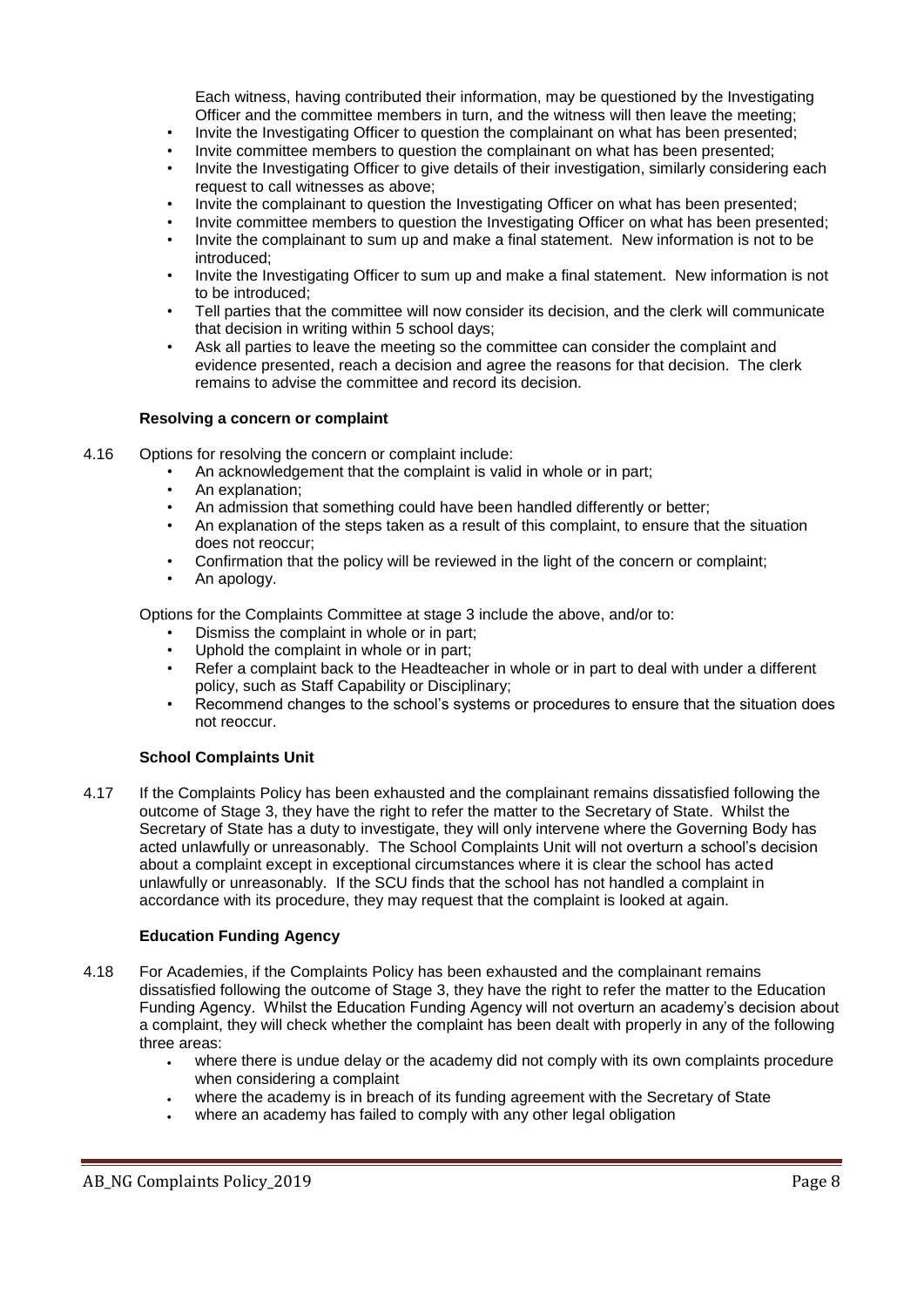If they find that it has not been, they will request that the complaint is looked at again and procedures

meet the requirements set out in the Regulations.

### **5. Dealing with unreasonable complaints/complainants**

- 5.1 Complaints should be dealt with fairly and impartially, and schools should not normally limit the contact complainants have with the school. However, schools do not tolerate unacceptable behaviour towards staff, and will take action to protect staff from that behaviour, including that which is abusive, offensive or threatening.
- 5.2 Unreasonable complainants are defined as 'those who, because of the frequency or nature of their contacts with the school, hinder the school's consideration of their or other people's complaints'.
- 5.3 A complaint/complainant may be regarded as unreasonable if the complainant:
	- refuses to articulate their complaint, or specify the grounds of a complaint or the outcomes sought by raising the complaint, despite offers of assistance and being invited by the Headteacher or Investigating Officer to resubmit their complaint;
	- refuses to co-operate with the complaints investigation process while still wishing their complaint to be resolved;
	- refuses to accept that certain issues are not within the scope of a complaints procedure;
	- insists on the complaint being dealt with in ways which are incompatible with this Complaints Policy or with good practice;
	- introduces trivial or irrelevant information which the complainant expects to be taken into account and commented on, or raises large numbers of detailed but unimportant questions, and insists they are fully answered, often immediately and to their own timescales;
	- makes unjustified complaints about staff who are trying to resolve a complaint, and seeks to have them replaced;
	- changes the basis of their complaint as the investigation proceeds;
	- repeatedly makes the same complaint (despite previous investigations or responses concluding that the complaint is groundless or has been addressed);
	- refuses to accept the findings of the investigation into a complaint, where the school's Complaints Policy has been fully and properly implemented and completed, including referral to the Department for Education;
	- seeks an unrealistic or unachievable outcome;
	- makes excessive demands on school time by frequent, lengthy, complicated and stressful contact with staff regarding the complaint in person, in writing, by email or by telephone while the complaint is in process;
	- refuses to cease behaving unreasonably, despite being asked to in writing by the Headteacher;
	- makes a complaint knowing it to be false;
	- makes a complaint using falsified information;
	- publishes information in relation to a complaint in the media, including but not limited to social media websites and newspapers;
	- behaves maliciously face-to-face, by telephone or in writing or electronically;
	- behaves aggressively face-to-face, by telephone or in writing or electronically;
	- uses threats, intimidation or violence face-to-face, by telephone or in writing or electronically;
	- uses abusive, offensive or discriminatory language face-to-face, by telephone or in writing or electronically.
- 5.4 Complainants should limit the numbers of communications with a school while a complaint is being processed. It is not helpful if repeated correspondence is sent (either by letter, phone, email or text) as it could delay the outcome being reached.
- 5.5 Whenever possible, the Headteacher or Investigating Officer will discuss any concerns with the complainant informally if their complaint is deemed to be unreasonable, specifying the reasons why. The complainant should be given the opportunity to resubmit their complaint in a reasonable timeframe.

AB\_NG Complaints Policy\_2019 Page 9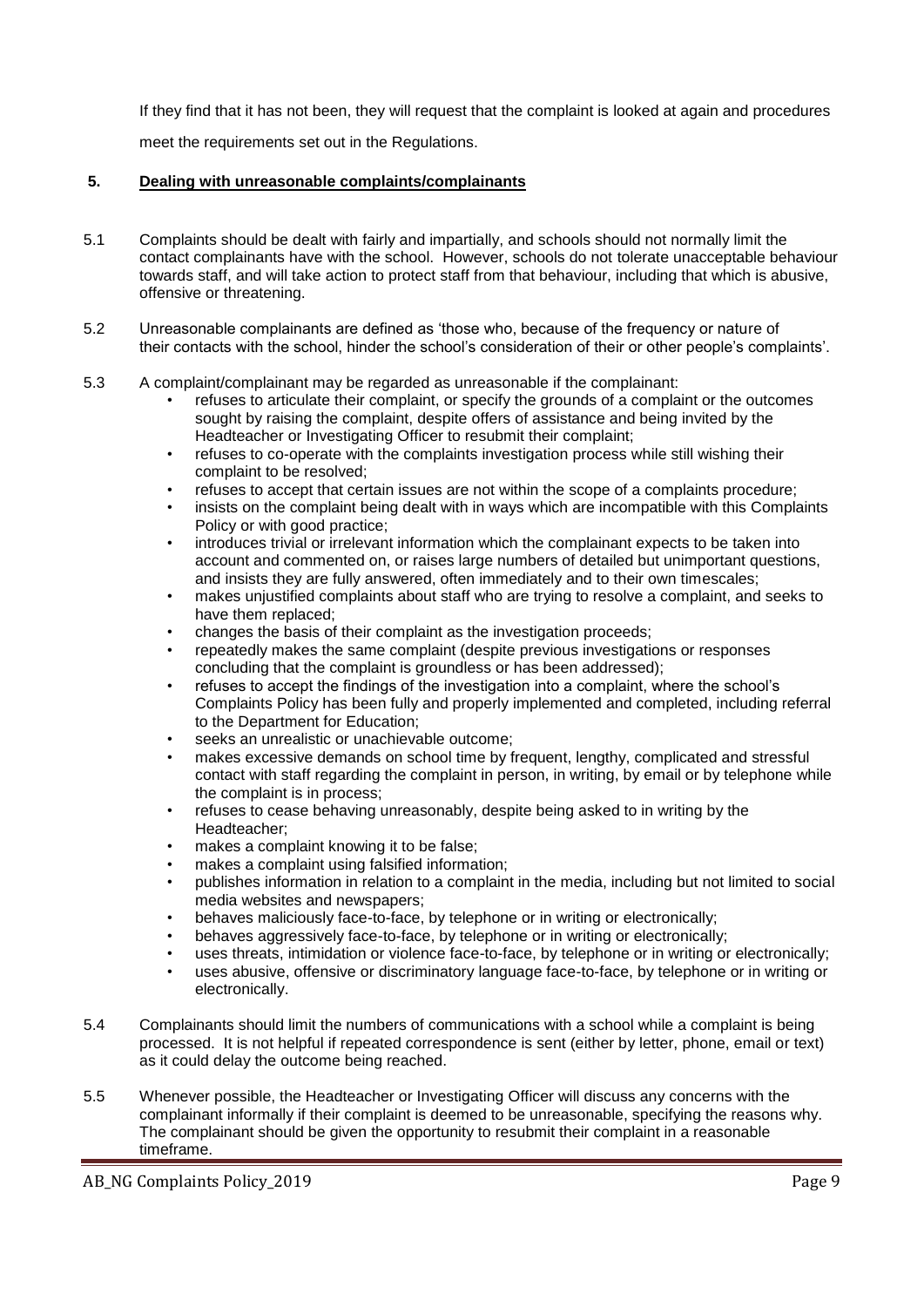- 5.6 Whenever possible, the Headteacher will discuss any concerns with the complainant informally if their behaviour is deemed to be unreasonable. If the unreasonable behaviour continues the Headteacher will write to the complainant explaining that their behaviour is unreasonable and asking them to change it. For complainants who excessively contact the causing a significant level of disruption, the school may specify methods of communication and limit the number of contacts that can be made in a communication plan. This will usually be reviewed after 6 months.
- 5.7 In response to any serious incident of aggression or violence, the Headteacher will contact the police immediately, and will write to the complainant outlining their concerns and actions taken, and stating that the police have been contacted. Actions taken may include banning an individual from the school.
- 5.8 Where the Headteacher, Investigating Officer or the governing body's Complaints committee decides that a complaint is unreasonable, and is satisfied that the complainant has not resubmitted their complaint despite being given the opportunity to; or that the complainant is behaving unreasonably, despite being asked in writing by the Headteacher to cease this behaviour, they may dismiss the complaint and consider it to be resolved through lack of co-operation by the complainant, and the process to be completed.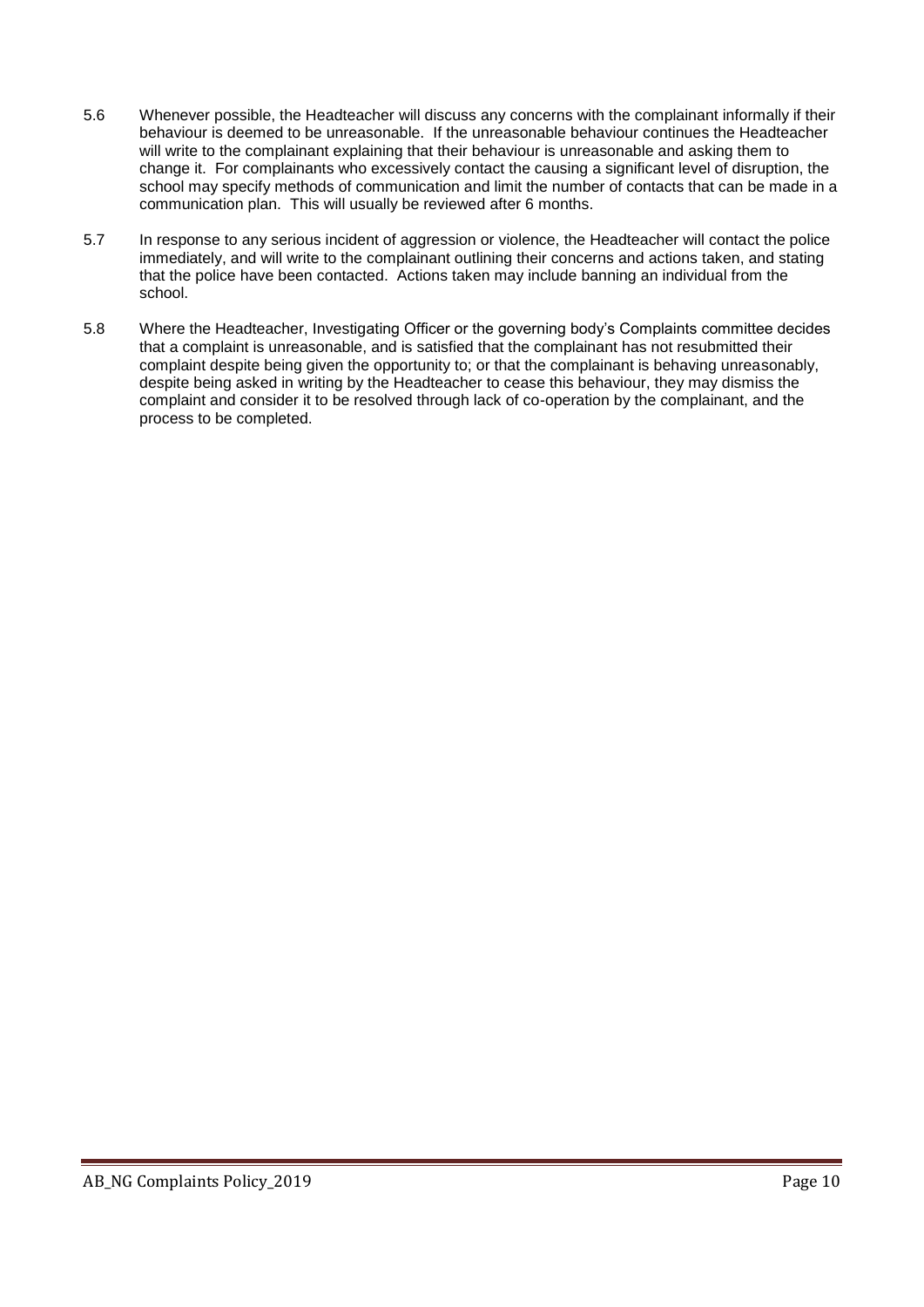### **Complaints Policy**

This policy will be reviewed on a three yearly basis.

| <b>Review Date</b>                            | November 2022                              |
|-----------------------------------------------|--------------------------------------------|
| Lynne Cooper<br><b>Executive Head Teacher</b> |                                            |
| Barry Joseph<br><b>Chair of Governors</b>     |                                            |
| Date:                                         | 11 <sup>th</sup> November 2019             |
| Name of School                                | Ann Bernadt and Nell Gwynn Nursery Schools |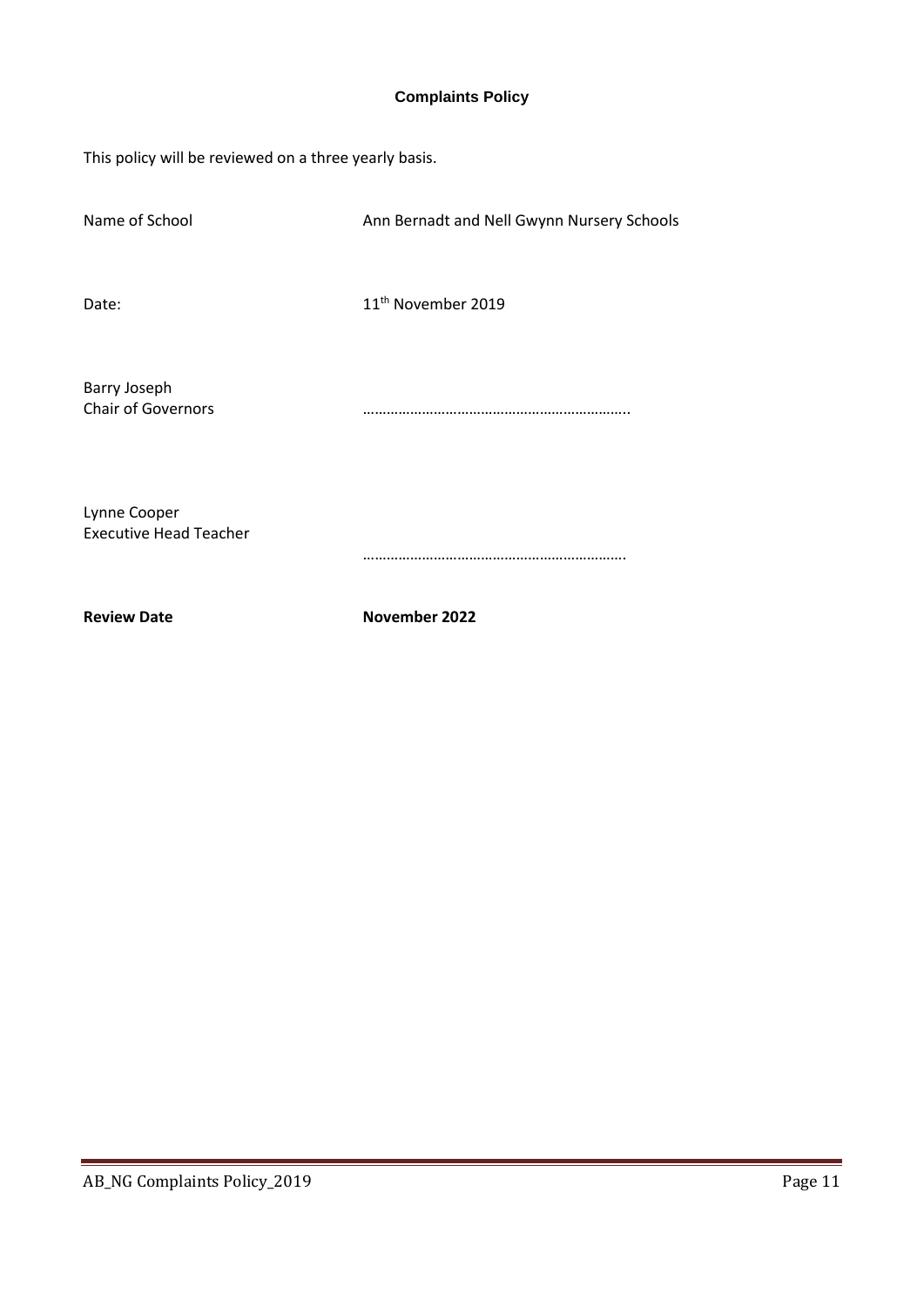### **COMPLAINT FORM 1 – to be sent to the school for the attention of the Headteacher or Chair of Governors**

| Name:                                                                        |                                |  |  |
|------------------------------------------------------------------------------|--------------------------------|--|--|
| <b>Address</b>                                                               |                                |  |  |
|                                                                              |                                |  |  |
| Post code:                                                                   | Signature:                     |  |  |
| Daytime tel. no:                                                             |                                |  |  |
| Date of the incident complained of:                                          |                                |  |  |
| I wish to complain about a (please circle one):                              |                                |  |  |
| <b>Staff member</b>                                                          | <b>Headteacher</b><br>Governor |  |  |
| Name of the staff member/Headteacher/Governor that I wish to complain about: |                                |  |  |

Part 1 - please continue on a separate sheet if necessary. Any supporting documents should be submitted with this form, including any witness statements.

| Please summarise your complaint:                |
|-------------------------------------------------|
|                                                 |
|                                                 |
|                                                 |
|                                                 |
|                                                 |
|                                                 |
|                                                 |
|                                                 |
|                                                 |
|                                                 |
|                                                 |
|                                                 |
|                                                 |
|                                                 |
|                                                 |
|                                                 |
| Please summarise what outcome(s) you seek:      |
|                                                 |
|                                                 |
|                                                 |
|                                                 |
|                                                 |
|                                                 |
|                                                 |
| The names of your witnesses must be given here: |
|                                                 |
|                                                 |
|                                                 |
|                                                 |
|                                                 |
|                                                 |
|                                                 |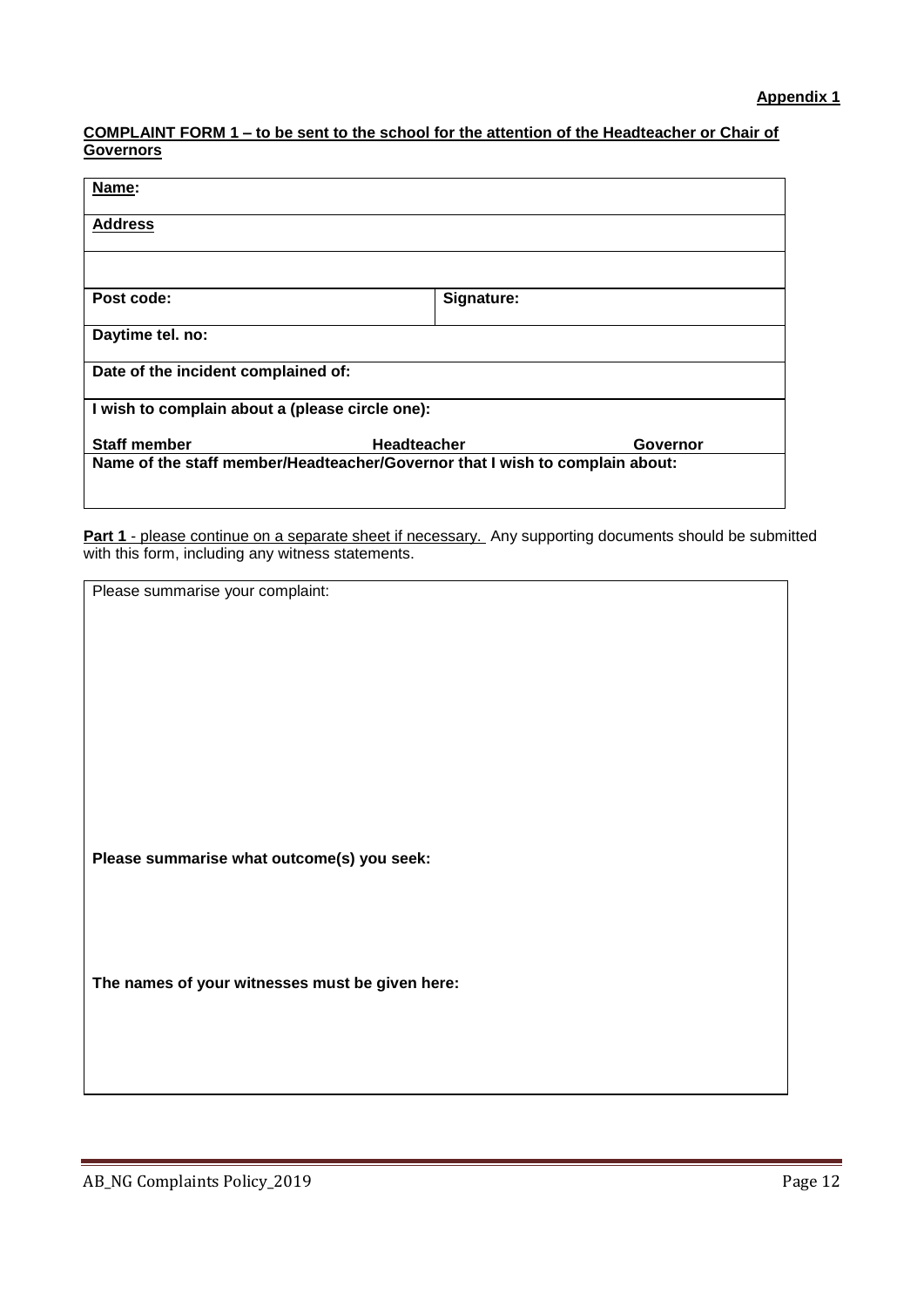### **COMPLAINT FORM 2 to be sent to the school for the attention of the clerk of the governing body**

Please note, the governors' complaints committee will not consider this form at Stage 3 until the complaint has been investigated at Stage 2A or 2B.

Please continue on a separate sheet if necessary. Any supporting documents should be submitted with this form, including any witness statements.

**Please summarise the reason(s) for your dissatisfaction with the outcome of the investigation of your complaint at Stage 2A or 2B:** 

**Please state what outcome(s) you seek:**

**The names of your witnesses must be given here:**

Dates and times that I would not be able to attend the committee meeting in the next 2 **months:**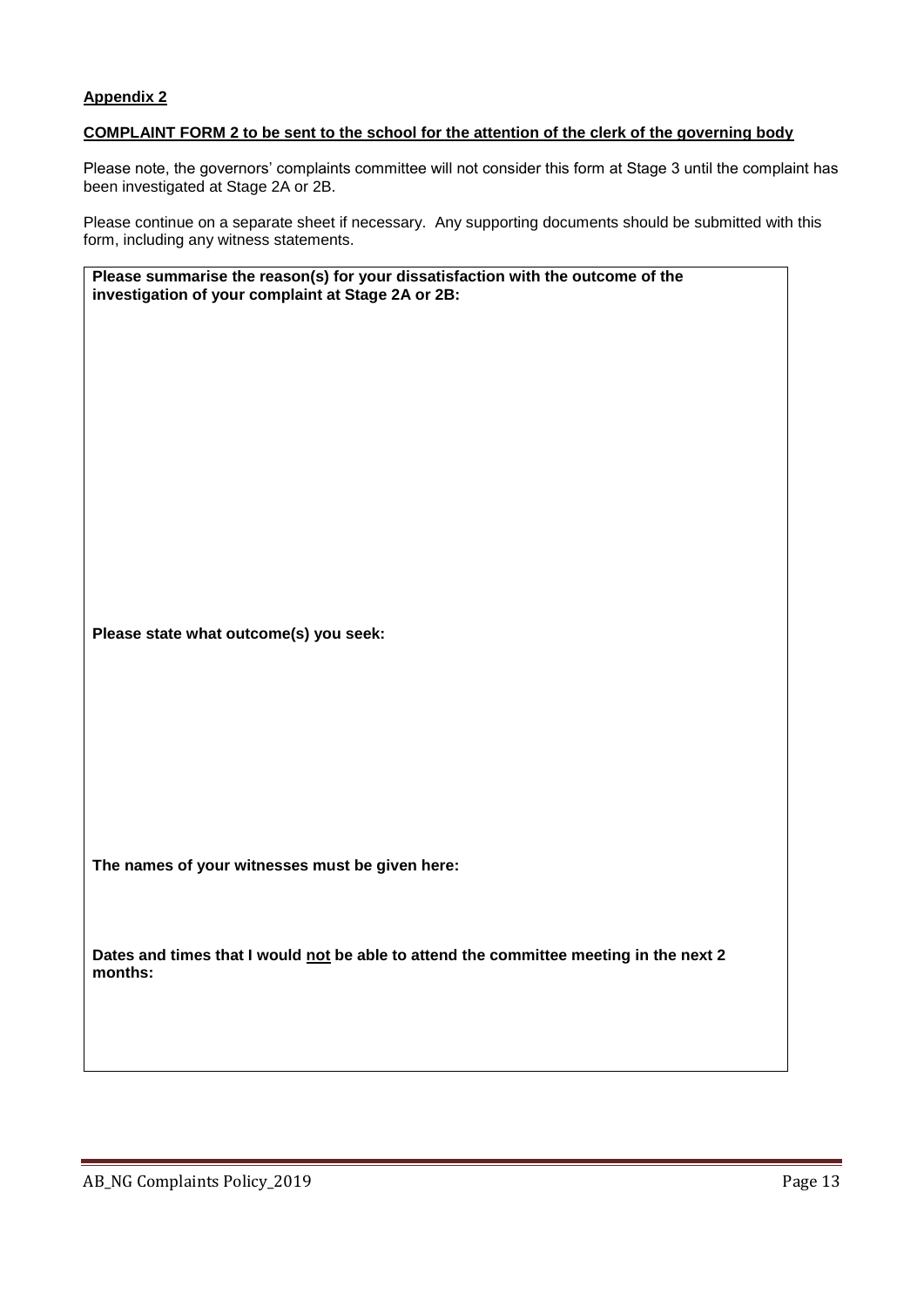### **PROCEDURE AT COMPLAINT COMMITTEE MEETING**

*Before the meeting begins, during the pre-meeting of the committee and during any adjournment of the meeting, no member of the committee should be alone with any party (i.e. member of staff, Headteacher, governor or witness), except for the clerk* 

At the start of the meeting, all parties should enter the room together

Welcome – committee Chair asks those present to introduce themselves

Committee Chair explains the point of the meeting, that the panel are to resolve the complaint, and achieve reconciliation between the school and the parent. The committee Chair will explain that the panel are to remain impartial during the course of the meeting, and that any participant may be asked to leave the meeting if their behaviour becomes unacceptable, abusive or offensive, and the meeting concluded in their absence. The committee Chair will then:

- Ask parent(s)/or their representative/or both to present their case (with witnesses where appropriate), and to confirm the outcome that they are seeking
- Invite parties (i.e. Investigating Officer and committee members) to ask the parent questions
- Ask the Investigating Officer to present their case (with witnesses where appropriate)
- Invite parties (i.e. parent(s), parent's representative and committee members) to ask the Investigating Officer questions

### *All parties are requested to make notes during the hearing, refrain from interrupting others and to ask questions at the appropriate times during the meeting.*

- Check that all points either party wishes to raise have been covered
- Ask the parent(s)/or their representative/or both to sum up if they wish to (new information is not to be introduced)
- Ask the Investigating Officer to sum up if they wish to (new information is not to be introduced)
- Tell parties that the committee will now consider its decision, and the clerk will communicate that decision to them in writing within **5 school days**
- Ask all parties to leave the meeting so the committee can consider the complaint and evidence presented, reach a decision and agree the reasons for that decision. The clerk remains to advise the committee and record its decision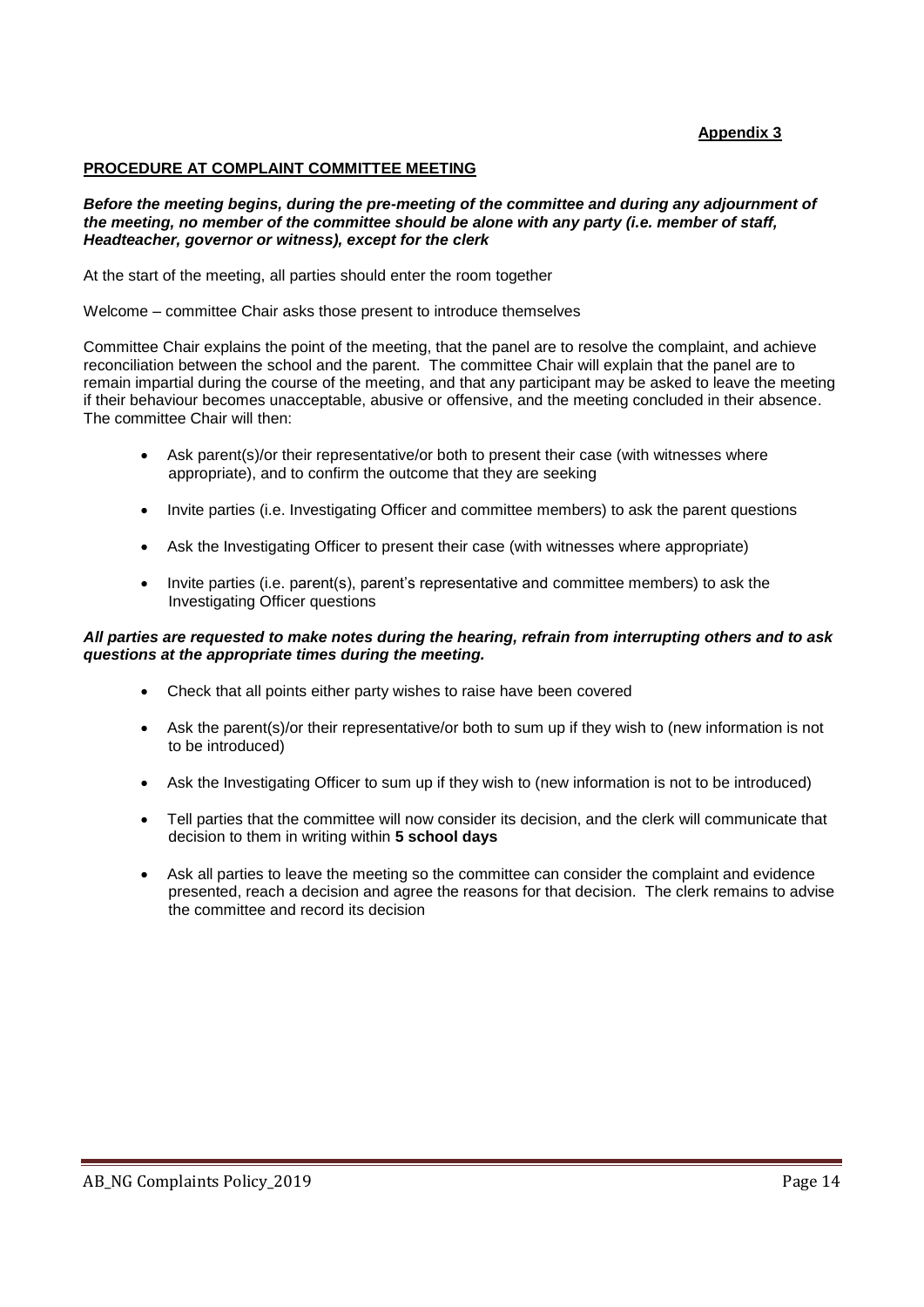### **Acknowledgement Letter 1**

Name Address line 1 Address line 2 Address line 3 Post code

Private & Confidential

[Date]

Dear [name of complainant]

### **Re: Complaint about a member of staff – [name of school]**

I am writing to acknowledge receipt of Complaint Form 1, and to let you know that I will investigate this complaint as Investigating Officer. It is important that the nature of the complaint is clearly understood, and I may need to meet with you or contact you to clarify the complaint. If we meet to discuss this complaint formally, you may be accompanied by a friend or relative if they wish.

I will investigate and collect any evidence necessary. The member of staff concerned will be provided with a copy of the complaint and supporting information, including evidence collected by myself. Once they have had an opportunity to consider it, the member of staff concerned will be invited to meet with me to present their view and any supporting evidence.

Within **ten school days** of the date on this acknowledgement letter, I will write to you and the member of staff giving the outcome of my investigation and my decision on the complaint, or explaining why this cannot be achieved within the ten school days and giving a reasonable date by which the outcome of the investigation will be sent in writing.

Yours sincerely,

[Name of Headteacher] Headteacher & Investigating Officer [name of school]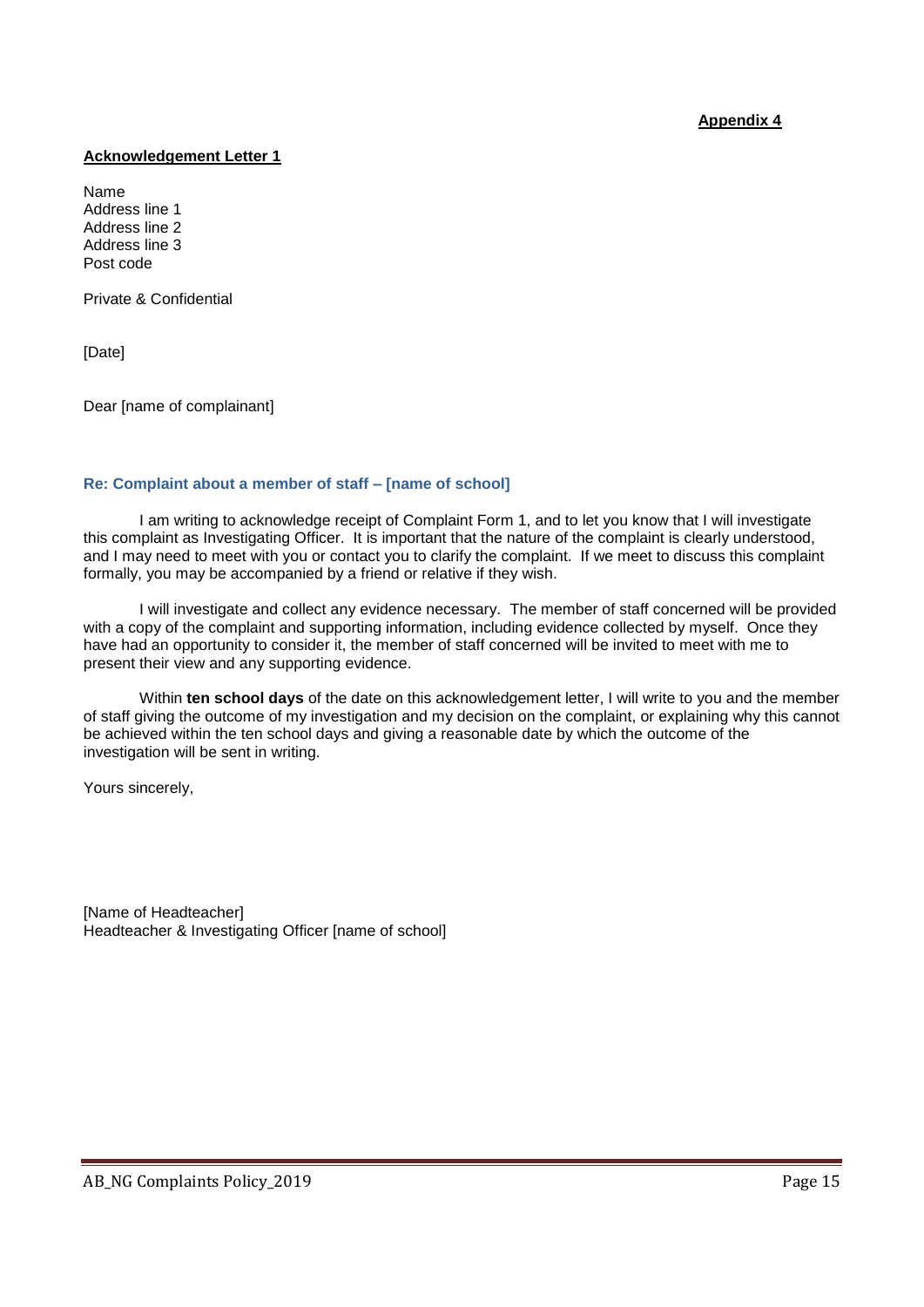### **Acknowledgement Letter 2**

Name Address line 1 Address line 2 Address line 3 Post code

Private & Confidential

[Date]

Dear [name of complainant]

### **Re: Complaint about the Headteacher or a member of the governing body – [name of school]**

I am writing to acknowledge receipt of Complaint Form 1, and to let you know that I will investigate this complaint as Investigating Officer. It is important that the nature of the complaint is clearly understood, and I may need to meet with you or contact you to clarify the complaint. If we meet to discuss this complaint formally, you may be accompanied by a friend or relative if they wish.

I will investigate and collect any evidence necessary. The Headteacher/member of the governing body [delete as appropriate] will be provided with a copy of the complaint and supporting information, including evidence collected by myself. Once they have had an opportunity to consider it, the Headteacher/member of the governing body [delete as appropriate] concerned will be invited to meet with me to present their view and any supporting evidence.

Within **ten school days** of the date on this acknowledgement letter, I will write to you and the Headteacher/member of the governing body [delete as appropriate] giving the outcome of my investigation and my decision on the complaint, or explaining why this cannot be achieved within the ten school days and giving a reasonable date by which the outcome of the investigation will be sent in writing.

Yours sincerely,

[Name of Chair of Governors/Vice-Chair/Headteacher] [delete as appropriate] Chair of Governors/Vice-Chair/Headteacher [delete as appropriate] & Investigating Officer [name of school]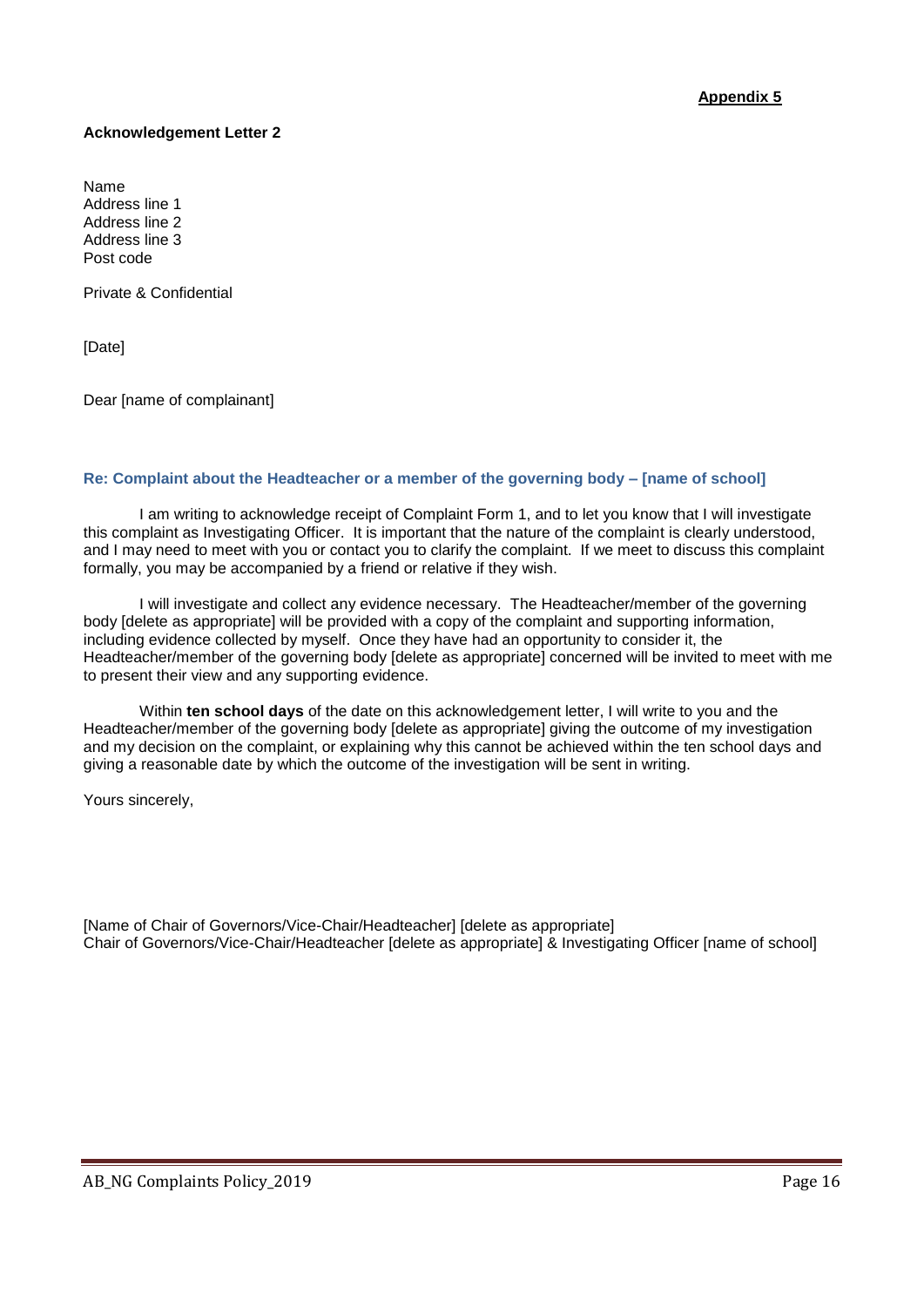### **Acknowledgement Letter 3**

Name Address line 1 Address line 2 Address line 3 Post code

Private & Confidential

[Date]

Dear [name of complainant]

### **Re: Complaint – [name of school]**

I have received Complaint Form 2 which states that you are not satisfied with the outcome of the investigation carried out by the Investigating Officer. I received Complaints Form 2 on [date], and I am writing as stated in the school's Complaints Policy to acknowledge receipt, and to advise you that your complaint will be investigated by a panel of governors usually no sooner than **12 school days** and no later than **20 school days** from the date this acknowledgement letter is sent. I will send an invitation letter and agenda to you as soon as the meeting has been arranged.

I am also requesting, as stated in the school's Complaints Policy, that you send me any supporting documents you wish to submit, and the names of any witness(es) that you wish to call, within **5 working days** of receipt of this acknowledgement letter. It is the Headteacher's decision whether or not to ask members of school staff to attend the meeting, subject to the discretion of the committee Chair.

If you decide to withdraw your complaint in the meantime, please let me know as soon as possible. I can be contacted on [phone number], or more easily at [e-mail address]. Please feel free to contact me if you have any other questions in the meantime.

Yours sincerely,

[Name of clerk] Clerk to the governing body of [name of school]

cc. Headteacher Chair of Governors Investigating Officer (if the Stage 2 investigation was not carried out by the Headteacher or Chair of Governors)